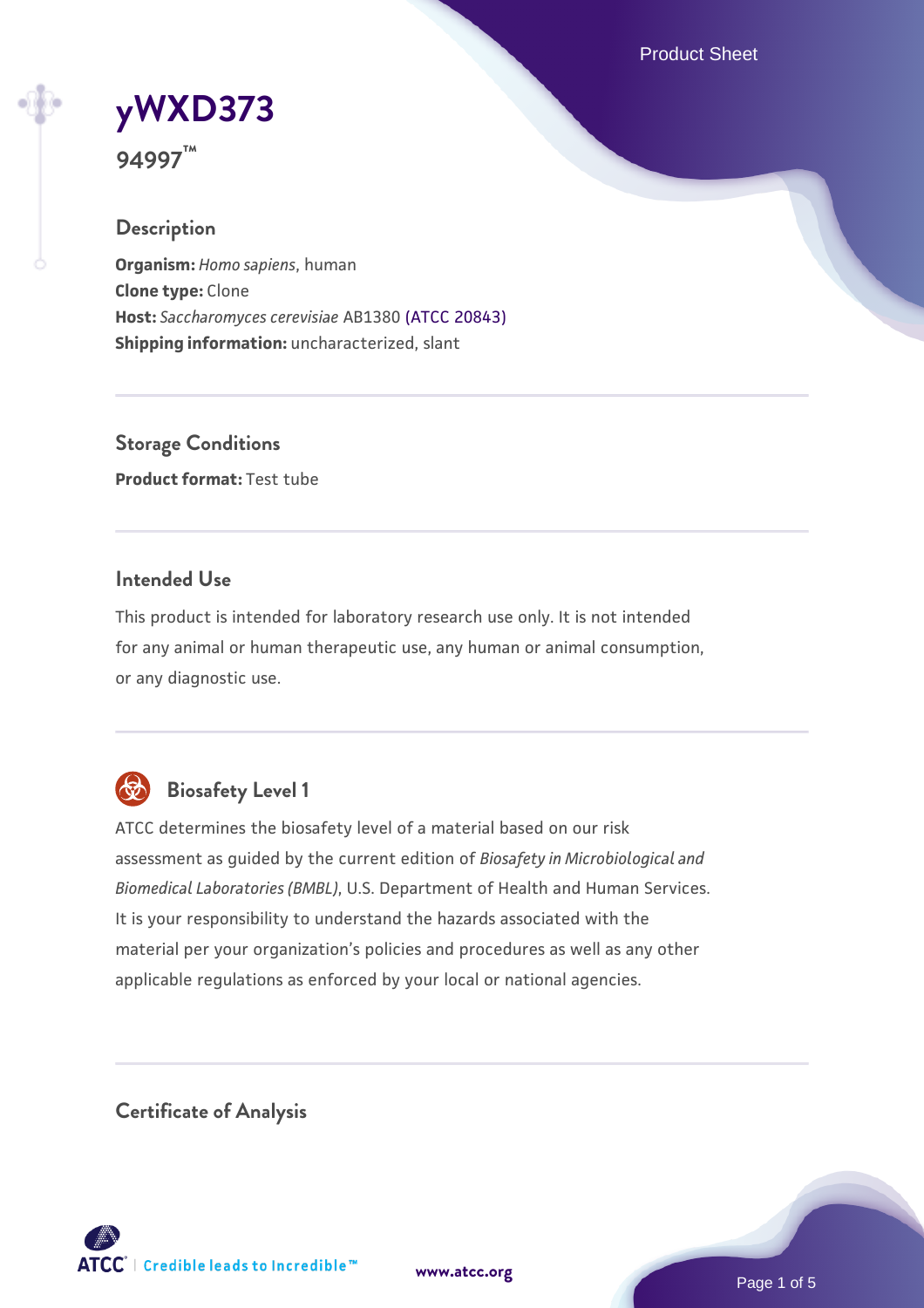

For batch-specific test results, refer to the applicable certificate of analysis that can be found at www.atcc.org.

#### **Insert Information**

**Type of DNA:** genomic **Genome:** Homo sapiens **Chromosome:** X X q24-q28 **Gene name:** DNA Segment, single copy **Gene product:** DNA Segment, single copy [DXS1982] **Gene symbol:** DXS1982 **Contains complete coding sequence:** Unknown **Insert end:** EcoRI

#### **Vector Information**

**Construct size (kb):** 300.0 **Intact vector size:** 11.454 **Vector name:** pYAC4 **Type of vector:** YAC **Host range:** *Saccharomyces cerevisiae*; *Escherichia coli* **Vector information:** other: telomere, 3548-4235 other: telomere, 6012-6699 Cross references: DNA Seq. Acc.: U01086 **Cloning sites:** EcoRI **Markers:** SUP4; HIS3; ampR; URA3; TRP1 **Replicon:** pMB1, 7186-7186; ARS1, 9632-10376

# **Growth Conditions**

**Medium:** 





Page 2 of 5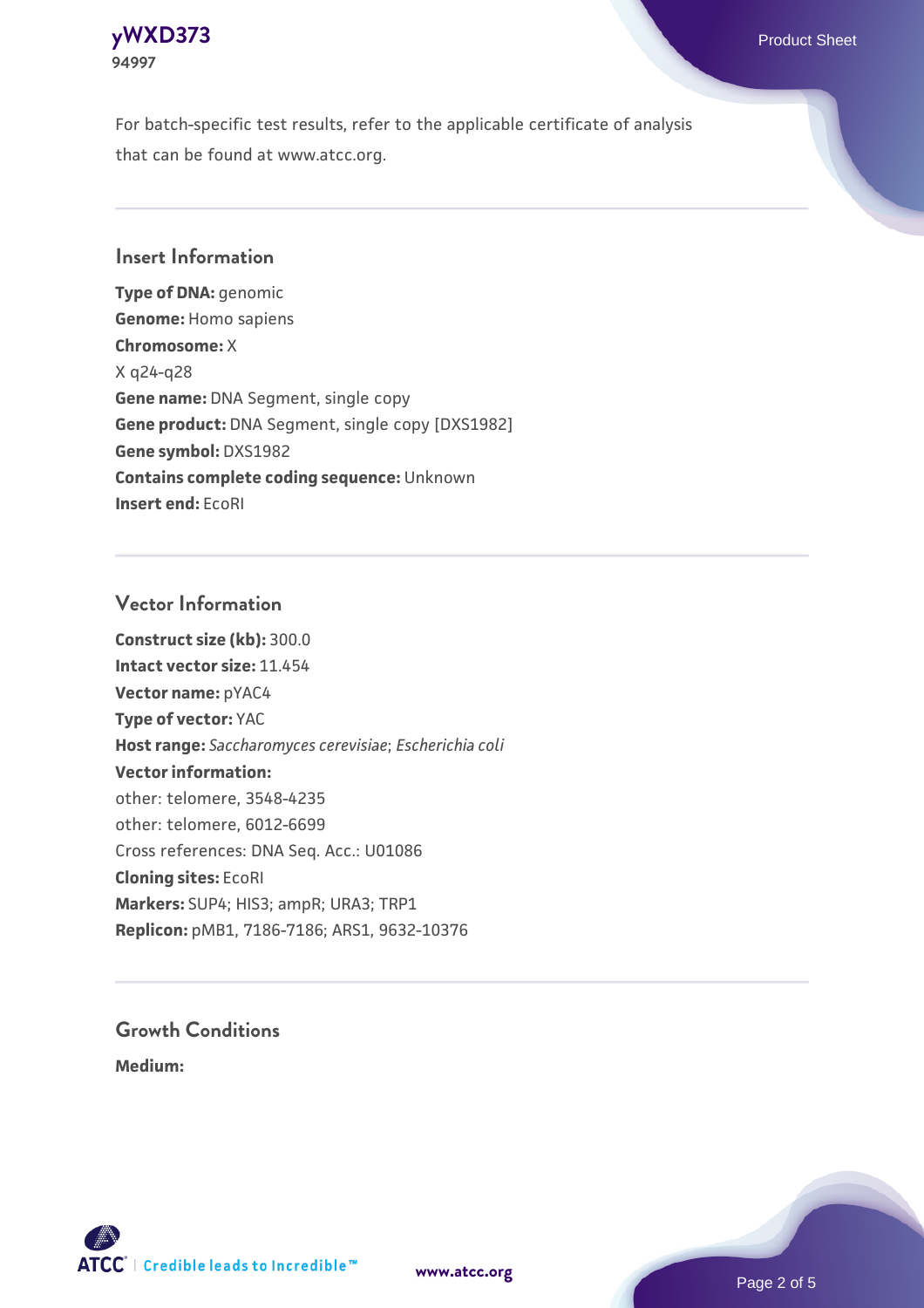**[yWXD373](https://www.atcc.org/products/94997)** Product Sheet **94997**

[ATCC Medium 1245: YEPD](https://www.atcc.org/-/media/product-assets/documents/microbial-media-formulations/1/2/4/5/atcc-medium-1245.pdf?rev=705ca55d1b6f490a808a965d5c072196) **Temperature:** 30°C

#### **Notes**

More information may be available from ATCC (http://www.atcc.org or 703- 365-2620).

#### **Material Citation**

If use of this material results in a scientific publication, please cite the material in the following manner: yWXD373 (ATCC 94997)

#### **References**

References and other information relating to this material are available at www.atcc.org.

#### **Warranty**

The product is provided 'AS IS' and the viability of ATCC® products is warranted for 30 days from the date of shipment, provided that the customer has stored and handled the product according to the information included on the product information sheet, website, and Certificate of Analysis. For living cultures, ATCC lists the media formulation and reagents that have been found to be effective for the product. While other unspecified media and reagents may also produce satisfactory results, a change in the ATCC and/or depositor-recommended protocols may affect the recovery, growth, and/or function of the product. If an alternative medium formulation or reagent is used, the ATCC warranty for viability is no longer



**[www.atcc.org](http://www.atcc.org)**

Page 3 of 5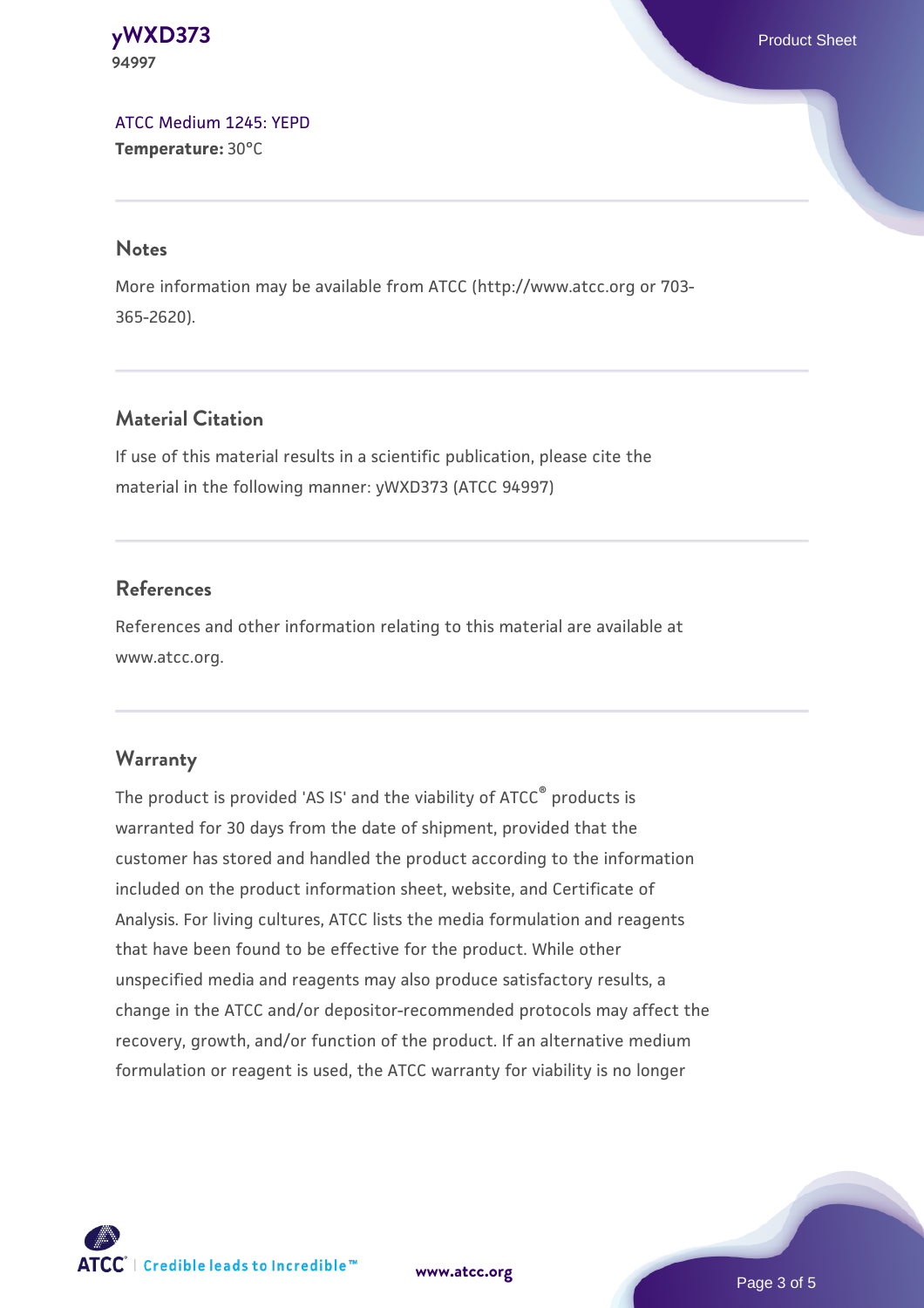

valid. Except as expressly set forth herein, no other warranties of any kind are provided, express or implied, including, but not limited to, any implied warranties of merchantability, fitness for a particular purpose, manufacture according to cGMP standards, typicality, safety, accuracy, and/or noninfringement.

#### **Disclaimers**

This product is intended for laboratory research use only. It is not intended for any animal or human therapeutic use, any human or animal consumption, or any diagnostic use. Any proposed commercial use is prohibited without a license from ATCC.

While ATCC uses reasonable efforts to include accurate and up-to-date information on this product sheet, ATCC makes no warranties or representations as to its accuracy. Citations from scientific literature and patents are provided for informational purposes only. ATCC does not warrant that such information has been confirmed to be accurate or complete and the customer bears the sole responsibility of confirming the accuracy and completeness of any such information.

This product is sent on the condition that the customer is responsible for and assumes all risk and responsibility in connection with the receipt, handling, storage, disposal, and use of the ATCC product including without limitation taking all appropriate safety and handling precautions to minimize health or environmental risk. As a condition of receiving the material, the customer agrees that any activity undertaken with the ATCC product and any progeny or modifications will be conducted in compliance with all applicable laws, regulations, and guidelines. This product is provided 'AS IS' with no representations or warranties whatsoever except as expressly set forth herein and in no event shall ATCC, its parents, subsidiaries, directors, officers, agents, employees, assigns, successors, and affiliates be liable for indirect, special, incidental, or consequential damages of any kind in connection with or arising out of the customer's use of the product. While reasonable effort is made to ensure authenticity and reliability of materials on deposit, ATCC is not liable for damages arising from the misidentification or



**[www.atcc.org](http://www.atcc.org)**

Page 4 of 5